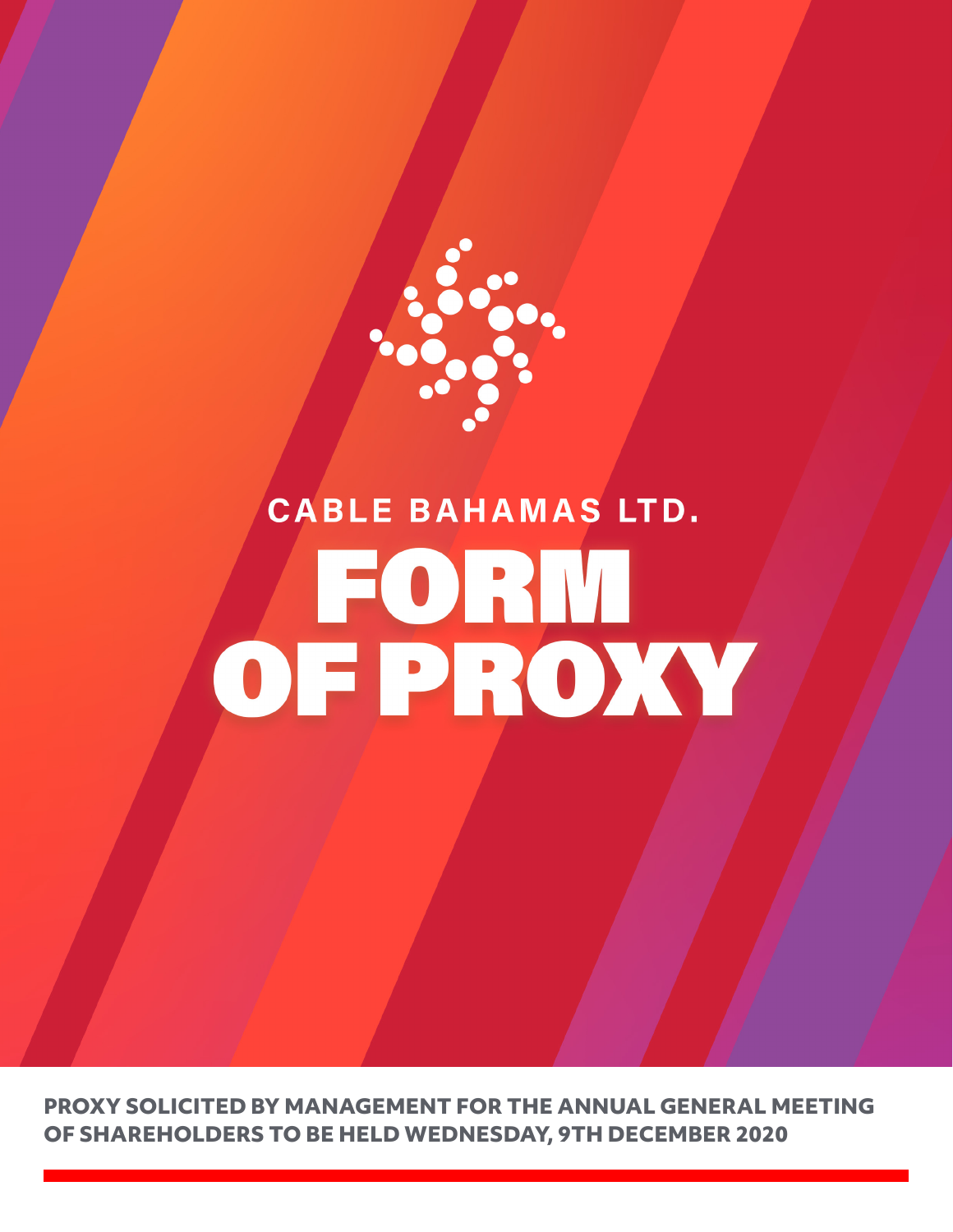

- The undersigned example and the undersigned the undersigned  $($ please print) of  $($ being a shareholder of Cable Bahamas Ltd. ("the Company"), hereby appoints Ross McDonald , Chairman of the Board of Directors of Cable Bahamas Ltd., or failing him, Franklyn Butler, Executive Vice Chairman & President and Chief Executive Officer of the Company or instead of either of them \_\_\_\_\_\_\_\_\_\_\_\_\_\_\_\_\_\_\_\_\_\_\_\_\_\_\_\_\_\_\_\_\_\_\_\_\_\_\_\_\_\_\_ (please print) as proxy of the undersigned to attend and vote at the Annual General Meeting of Shareholders ("the meeting") of the Company to be held on Wednesday, 9th December 2020 and at any adjournment thereof. Notice of the meeting, together with the accompanying audited financial statements and the Proxy Statement have been received by the undersigned, and on behalf of the undersigned to vote as specifically directed below.
- 1. To vote for, vote against or withhold from voting on the approval of the Minutes of the last Annual General Meeting held on 13th November 2019.

Approval of Minutes:  $V$ OTE FOR  $\Box$  VOTE AGAINST  $\Box$  WITHHOLD FROM VOTING  $\Box$ 

2. To vote for, vote against or withhold from voting on the approval of the financial statements and the report of Auditors; Approval of financial statements & Auditor's report:

VOTE FOR  $\Box$  VOTE AGAINST  $\Box$  WITHHOLD FROM VOTING  $\Box$ 

3. To vote for or withhold from voting on the election of the following directors, as specified in the Proxy

Election of Directors:

| <b>Mr. Ross McDonald</b>             | VOTE FOR $\Box$    | WITHHOLD FROM VOTING           |
|--------------------------------------|--------------------|--------------------------------|
| <b>Mr. Gary Kain</b>                 | VOTE FOR $\square$ | WITHHOLD FROM VOTING $\square$ |
| <b>Ms. Michele Merrell</b>           | VOTE FOR $\Box$    | WITHHOLD FROM VOTING           |
| <b>Mr. Ranford Patterson</b>         | VOTE FOR $\Box$    | WITHHOLD FROM VOTING           |
| <b>Mr. Franklyn Butler</b>           | VOTE FOR $\Box$    | WITHHOLD FROM VOTING $\square$ |
| Mr. Michael J. Maura Jr.             | VOTE FOR $\Box$    | WITHHOLD FROM VOTING           |
| <b>Ms. Marylee Braynen Symonette</b> | VOTE FOR $\Box$    | <b>WITHHOLD FROM VOTING</b>    |

4. To approve the current level of remuneration for the Chairman, Vice Chairman, Committee Chairs and other Directors.

The undersigned revokes any prior proxies to vote the shares covered by this proxy.

This proxy is solicited on behalf of the Management of the Company and will be voted as directed in the spaces provided above or, if no direction is given it will be voted in the affirmative for each of the above proposals.

Dated this \_\_\_\_\_\_\_ day of\_\_\_\_\_\_\_\_\_\_\_\_\_\_\_, 2020

| 4.             | To approve the current level of remuneration for the Chairman, Vice Chairman, Committee Chairs and other Directors.                                                 |
|----------------|---------------------------------------------------------------------------------------------------------------------------------------------------------------------|
|                | Remunerations to remain at current level                                                                                                                            |
|                | VOTE AGAINST VIITHOLD FROM VOTING<br>VOTE FOR                                                                                                                       |
|                | 5. To ratify and confirm all acts, transactions and proceedings of Directors, Officers and Employees of the Company for the<br>financial year ended June 30th 2020. |
|                | <b>Ratification of Directors, Officers and Employees:</b>                                                                                                           |
|                | VOTE AGAINST $\Box$ WITHOLD FROM VOTING<br>VOTE FOR $\Box$                                                                                                          |
| 6.             | To approve amendments to the Articles of Association of the Company for virtual meetings                                                                            |
|                | VOTE FOR VOTE AGAINST WITHOLD FROM VOTING                                                                                                                           |
| 7 <sub>1</sub> | To vote for or withhold from voting on the appointment of PricewaterhouseCoopers, 2 Bayside Executive Park, West                                                    |
|                | Bay Street & Blake Road, P. O. Box N-3910, Nassau, N.P., Bahamas as the Auditor of the Company and to authorize the<br>Directors to fix their remuneration.         |
|                | <b>Appointment of Auditors</b>                                                                                                                                      |
|                | VOTE AGAINST $\Box$<br>VOTE FOR $\Box$<br><b>WITHOLD FROM VOTING</b>                                                                                                |

thereof.

VOTE FOR VOTE AGAINST WITHOLD FROM VOTING

(CORPORATE SEAL) (Signature of Shareholder)

(Signature of Joint Shareholder(s))

## **NOTES**

The persons named in this proxy are officers of the Company. Each shareholder submitting the proxy shall have the right to appoint a person or company to represent him/her at the Meeting other than the persons designated above. To exercise this right, the shareholder may insert the name of the desired representative in the blank space provided and strike out the other names or may submit another appropriate proxy.

To vote in their discretion upon any other business which may properly come before the meeting or any adjournment 8.

In order for this form of proxy or other appropriate forms of proxy to be valid, it must be signed and should be dated by the shareholder of the shareholder's attorney. The signature should be exactly the same as the name in which the shares are registered. The proxy must be sent by mail or hand delivered to the offices of Bahamas Central Securities Depository Limited, 2nd Floor Fort Nassau Centre, British Colonial Hilton, Suite 202, P.O. Box N 9307, Nassau, Bahamas, no later than 4 p.m. on **Tuesday, 8th December 2020**. If this form of proxy is received undated but otherwise properly executed, it will for all purposes be deemed to be dated on or before **Tuesday, 8th December 2020**.